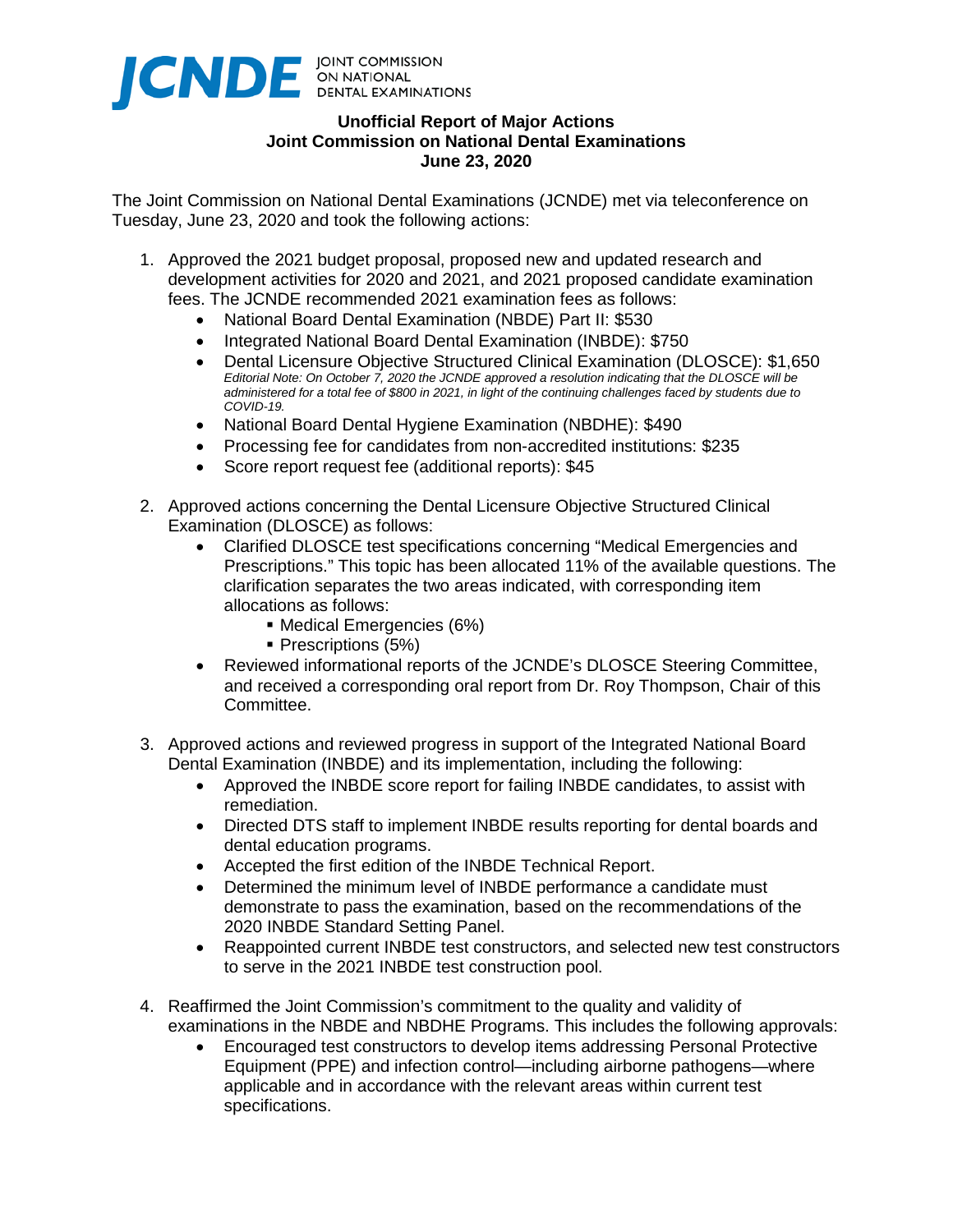

- Reappointed current NBDE and NBDHE test constructors, and selected new NBDE and NBDHE test constructors to serve in 2021 test constructor pools. Additionally, individuals serving as NBDE Part II test constructors are approved to serve as INBDE test constructors in the 2021 INBDE Test Constructor Pool.
- Approved the following reports used to monitor and report on the quality and performance of National Board Examinations:
	- National Board Dental Examinations Technical Report
	- National Board Dental Hygiene Examination Technical Report
	- **Examination Quality and Candidate Performance Trends**
- Approved the National Board Examination Candidate Guides.
- 5. Pursued efforts in support of the strategic direction of the Joint Commission. This includes the following:
	- Added a second Dental Hygiene member to the Board of Commissioners, with the new member's term to begin in October 2020. Henceforth the American Dental Hygienist's Association (ADHA) will be appointing a total of two dental hygienists to serve as Commissioners on the JCNDE, one of whom is a current educator, and one of whom is a current practitioner.
	- Directed staff to develop a business plan to understand potential interest in developing a Dental Hygiene Licensure Objective Structured Clinical Examination (DHLOSCE), and the anticipated requirements to develop, implement, and provide ongoing support for such an examination.
	- Amended the *Rules of the JCNDE* and the *Operational and Policy Manual of the JCNDE* to further reduce potential conflicts of interest, particularly in light of the January 2020 transfer of the DLOSCE from the ADA Board of Trustees to the JCNDE.
		- New Commissioners must not simultaneously serve or have served as either a principal officer or an active examiner of an external clinical testing or clinical test development agency within the last 3 years.
		- **Test constructors cannot simultaneously serve as an examiner for any** external clinical testing or clinical test development agencies, nor can they have served on such an agency for the past 2 years.
	- Approved actions enabling the JCNDE to respond with greater agility in challenging, unprecedented circumstances—including those present due to COVID-19—in accordance with the JCNDE's Mission and Vision, sound psychometric principles, and best practices in the professional testing industry:
		- the allocation of items on examinations may be implemented, and reported on a percentage basis, as opposed to relying on fixed item counts.
		- the JCNDE may utilize remote proctoring administration methods to provide business continuity of JCNDE testing programs.
	- Recommended focusing strategic communications efforts on the DLOSCE, the INBDE, and the NBDHE.
- 6. Dr. Kanthasamy "Ragu" Ragunanthan will serve as JCNDE Chair for the 2020-2021 term. The JCNDE also elected Dr. R. Michael Sanders to serve as Vice Chair during the aforementioned term. Their service in these roles will begin in October 2020.
- 7. Successfully convened the State Dental Board Forum (SDBF) directly before the meeting of the JCNDE, with remote participation occurring via webinar.